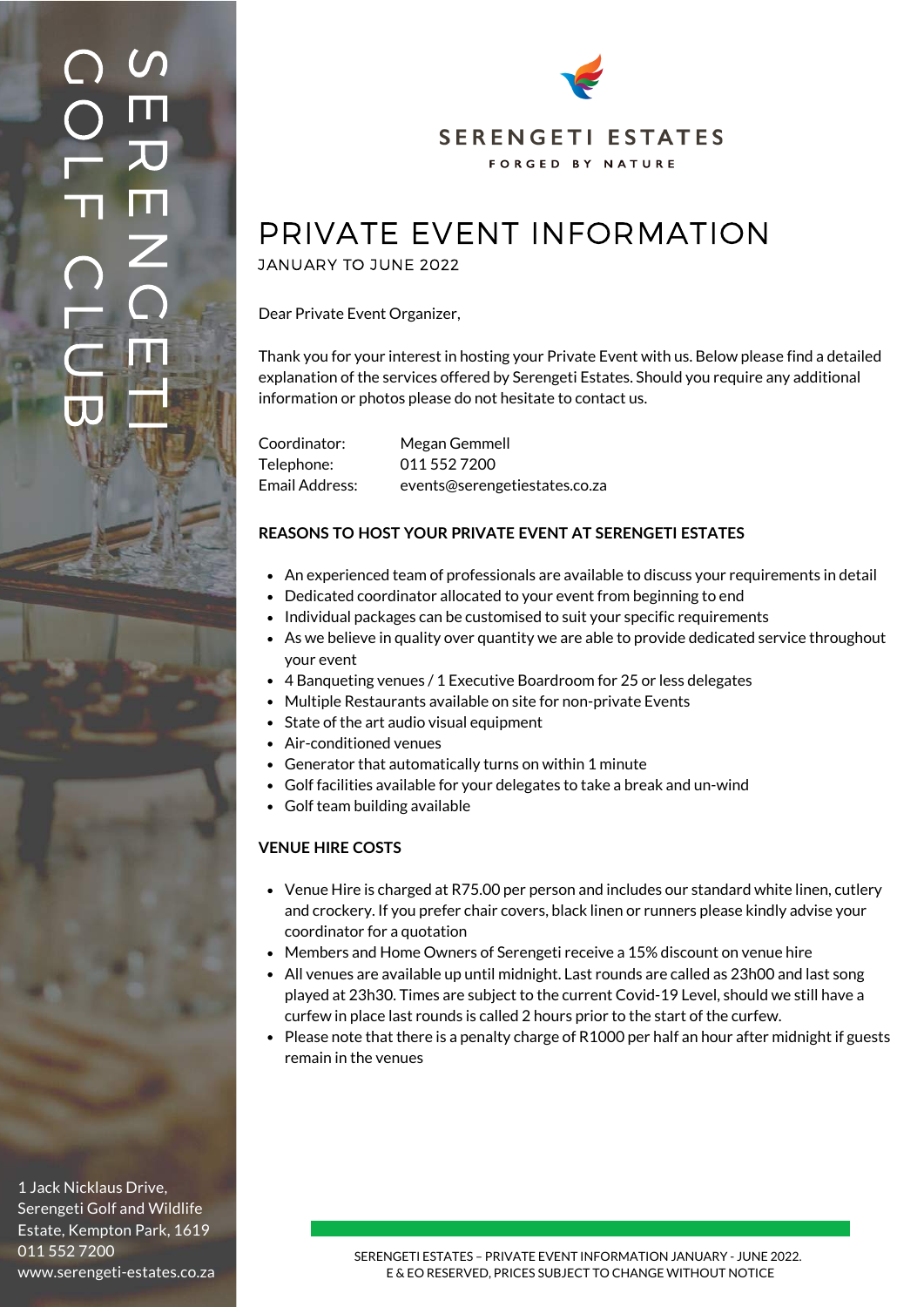# $\boldsymbol{\mathcal{S}}$  $\blacksquare$  $\overline{\bm{v}}$ E  $\mathsf{Z}$  $\bigcirc$ TE. ms. IN 14 O  $\bigcap$  $\bigcirc$ L  $\overline{\mathbf{L}}$  $\bigcap$ L U  $\overline{\mathsf{L}}$



You are more than welcome to use a supplier of your choice. Our only limitations are when it comes to catering-all catering needs to be done in house by our chefs. This excludes wedding, birthday or baby shower cakes

# **DIMENSIONS AND CAPACITY**

**SUPPLIERS**

| <b>VENUE</b>             | <b>BANQUET</b>                              | <b>BANQUET</b><br>(WITH DANCE FLOOR) | <b>THEATRE</b> | <b>SCHOOLROOM</b> | <b>DIMENSIONS</b> |
|--------------------------|---------------------------------------------|--------------------------------------|----------------|-------------------|-------------------|
| E18THEEN                 | 60                                          | 60                                   | 90             | 40                | $9m \times 8m$    |
| <b>FOUNDERS LOUNGE</b>   | VENUE SET-UP TO REMAIN AS IS - LOUNGE / BAR |                                      |                |                   | $10m \times 10m$  |
| <b>SERENGETI1</b>        | 40                                          | 20                                   | 75             | $16 - 32$         | $10m \times 8m$   |
| <b>SERENGETI2</b>        | 80                                          | 70                                   | 150            | $36 - 72$         | $20m \times 8m$   |
| <b>SERENGETI 1&amp;2</b> | 120                                         | 110                                  | 225            | $56 - 112$        | $30m \times 8m$   |
| <b>SERENGETI 2&amp;3</b> | 120                                         | 110                                  | 225            | $56 - 112$        | $30m \times 8m$   |
| <b>SERENGETI3</b>        | 40                                          | 20                                   | 75             | $16 - 32$         | $10m \times 8m$   |
| SERENGETI 1,2 & 3        | 200                                         | 160                                  | 300            | $80 - 200$        | $40m \times 8m$   |

# **VENUE GUIDLINES**

- The Clubhouse does have a generator which will automatically turn on within 1 minute
- The venues are wheel chair friendly
- Nothing may be stuck to any wall, door or furniture regardless of material used (sticky tape, prestik, etc.)
- All venues are non- smoking
- All venues are equipped with an aircon, in the event of mechanical failure fans will be provided

# **WAITER HIRE FEE**

- Service Fee is charged at 1 waiter for every 15 guests and waiters are R50.00 per hour. Minimum charge of 6 hours
- Waiters are on hand from an hour before the event for briefing and to complete any last requirements and remain up to 1 hour after the event to assist in clearing the function/packing and loading cars, etc
- Please note that waiters are a set standard to ensure efficient service delivery. Waiter hire fee is not a gratuity

1 Jack Nicklaus Drive, Serengeti Golf and Wildlife Estate, Kempton Park, 1619 011 552 7200 www.serengeti-estates.co.za

SERENGETI ESTATES – PRIVATE EVENT INFORMATION JANUARY – JUNE 2022. E & EO RESERVED, PRICES SUBJECT TO CHANGE WITHOUT NOTICE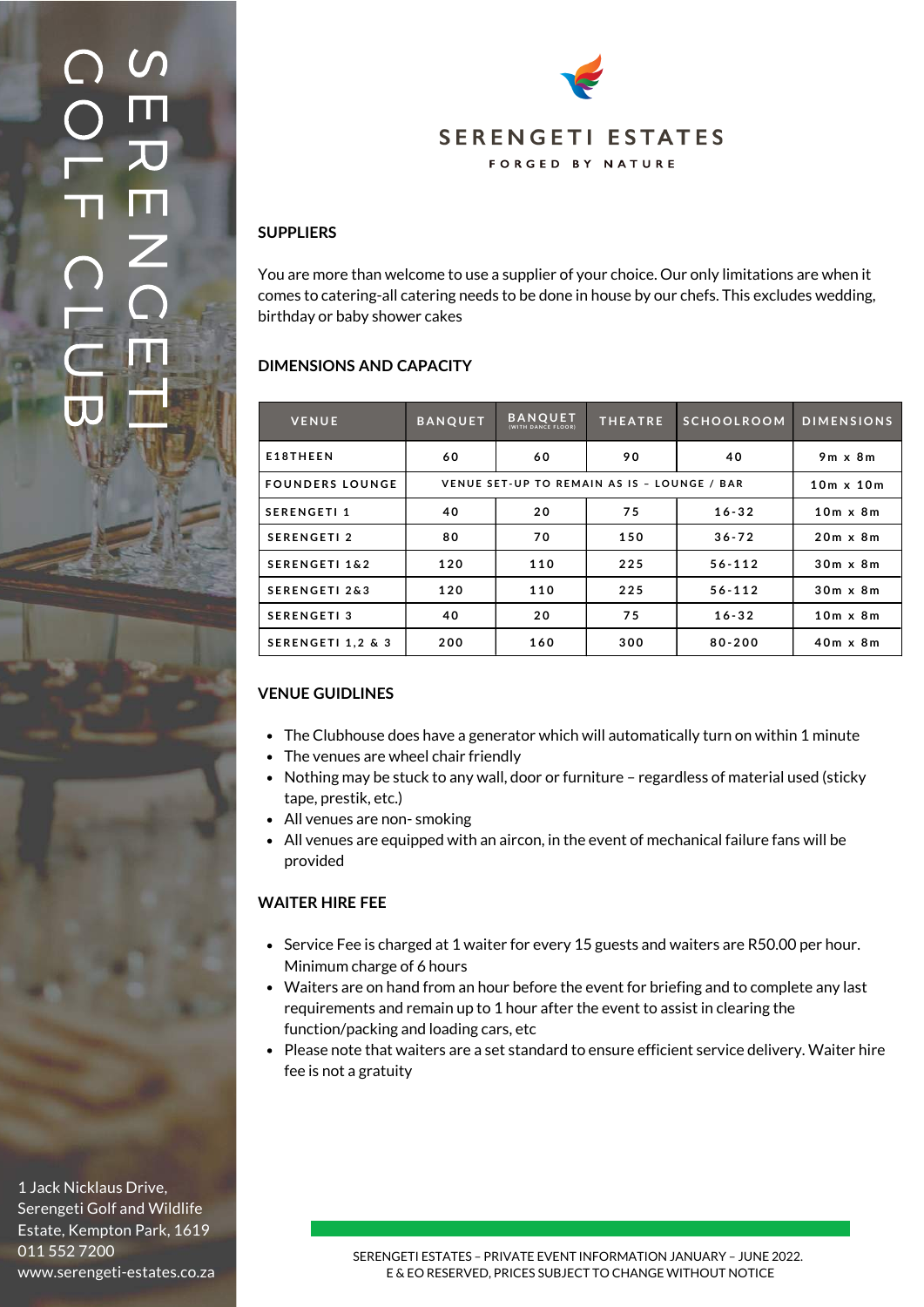# $\boldsymbol{\mathcal{S}}$  $\blacksquare$  $\overline{\bm{v}}$ E  $\mathsf{Z}$  $\bigcirc$ TE. ms. IN 14 O  $\bigcap$  $\bigcirc$ L  $\overline{\mathbf{L}}$  $\bigcap$ L U  $\overline{\mathbf{U}}$



# **CATERING**

We have a number of menus available to choose from. If there are different options that you like from our menus you are welcome to custom make your menu. Our Chef will gladly assist and re-cost according to your requirements. Alternatively with themed events our Chef is on hand to tailor make a menu specifically for you. We can cater for Halaal and Kosher delegates from external suppliers, 72 hours' notice is required

# **BEVERAGES**

- A cash or master account bar facility is available. Corkage is charged at R75.00 per bottle of wine/sparkling wine.
- With regret no other beverage may be brought in. We have a fully stocked local and international bar and will source for you should you require something specific. We have a full welcome drink list, please ask your coordinator for more information

# **CASHLESS ENVIRONMENT**

Please kindly note that we are a cashless environment.

# **CANCELLATION POLICY**

Please note that Serengeti reserves the right to charge a cancellation fee, which will be calculated as a percentage of your function as follows:

- Notice before 121 days prior to the function no cancellation fee
- Notice from 120 90 days prior-30% of the total cost
- Notice within 89 30 days prior 50% of the total cost
- Notice within 29 or fewer days prior-100% of the total cost

Venue hire does not include waiter hourly rates Waiter Hire fee is NOT a gratuity All prices include VAT All prices are subject to change; please refer to your quotation (valid for 7 days) E & EO Reserved

# **COVID-19**

- Masks are to be worn at all times
- Sanitisation points are situated at all entrances and exits
- Serengeti Golf Club reserves the right to adjust operating times, capacity's and facilities at any time based on the current Level and Regulations stipulated by the Government

1 Jack Nicklaus Drive, Serengeti Golf and Wildlife Estate, Kempton Park, 1619 011 552 7200 www.serengeti-estates.co.za

SERENGETI ESTATES – PRIVATE EVENT INFORMATION JANUARY – JUNE 2022. E & EO RESERVED, PRICES SUBJECT TO CHANGE WITHOUT NOTICE